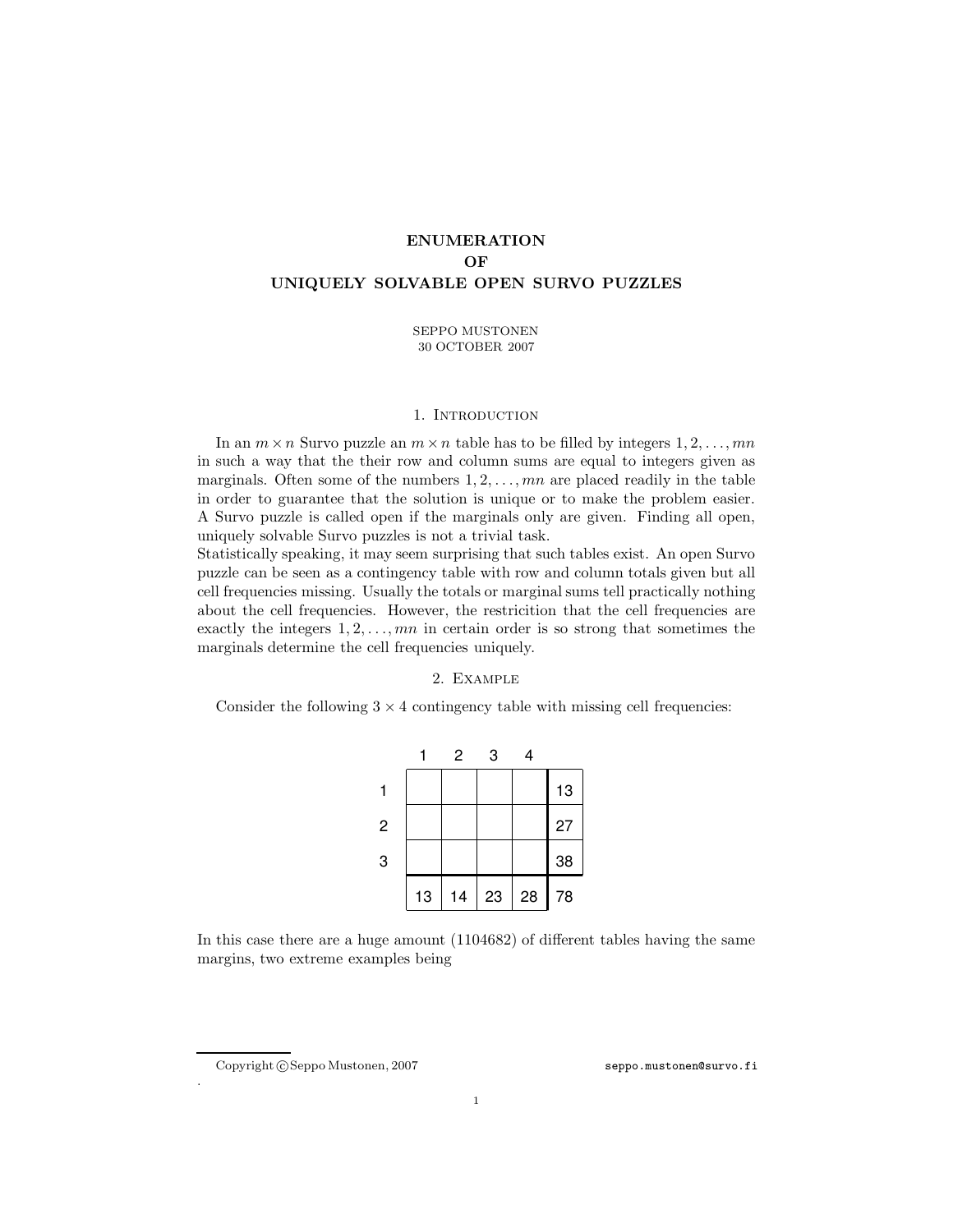|                |    |    | $2 \quad 3$     | -4 |    |                |    |    | $2 \quad 3$ |    |    |
|----------------|----|----|-----------------|----|----|----------------|----|----|-------------|----|----|
| $\mathbf{1}$   | 0  |    | 0               | 13 | 13 |                | 13 | 0  | 0           | 0  | 13 |
| $\overline{2}$ | 0  | 0  | 12 <sub>2</sub> | 15 | 27 | $\overline{2}$ | 0  | 14 | 13          | 0  | 27 |
| 3              | 13 | 14 |                 | 0  | 38 | 3              | 0  | 0  | 10          | 28 | 38 |
|                | 13 | 14 | 23              | 28 | 78 |                | 13 | 14 | 23          | 28 | 78 |

with correlation coefficients  $r = -0.78$  and  $r = 0.92$ , respectively, when equally spaced scores are assumed.

The grand total in these tables is 78 which happens to be equal to  $1 + 2 + 3 +$  $4+5+6+7+8+9+10+11+12$ . The only case among these over a million cases containing just these cell frequencies is

|                |    | 2  | 3  | 4  |    |
|----------------|----|----|----|----|----|
|                | 2  |    | 3  |    | 13 |
| $\overline{c}$ | 5  | 4  | 8  | 10 | 27 |
| 3              | 6  | 9  | 12 | 11 | 38 |
|                | 13 | 14 | 23 | 28 | 78 |

There is no direct proof that there are no other solutions for this open Survo puzzle. The only way to show the uniqueness is to use an algorithm which sorts out all possible solutions.

On the other hand, it is easy to create, for example,  $3 \times 4$  tables with cell counts  $1, 2, \ldots, 12$  in some order. There are altogether  $12! = 479001600$  such tables but only 83952 (0.0175 per cent) of them presented as open Survo puzzles (only marginals given) have a unique solution. Of these  $83952$  tables only  $83952/(3! \cdot 4!)$  = 583 are essentially different when tables obtained from each other by row and column permutations are considered similar.

### 3. Enumeration

Two open, uniquely solvable Survo puzzles A and B are defined essentially different if the solution of A cannot be transformed into the solution of B by interchanging rows and columns or by transposing (in case  $m = n$ ). Let  $S(m, n)$  be the number of essentially different open  $m \times n$  Survo puzzles. It is evident that  $S(1, 1) = 1$  and  $S(2, 2) = 1$ , see [2].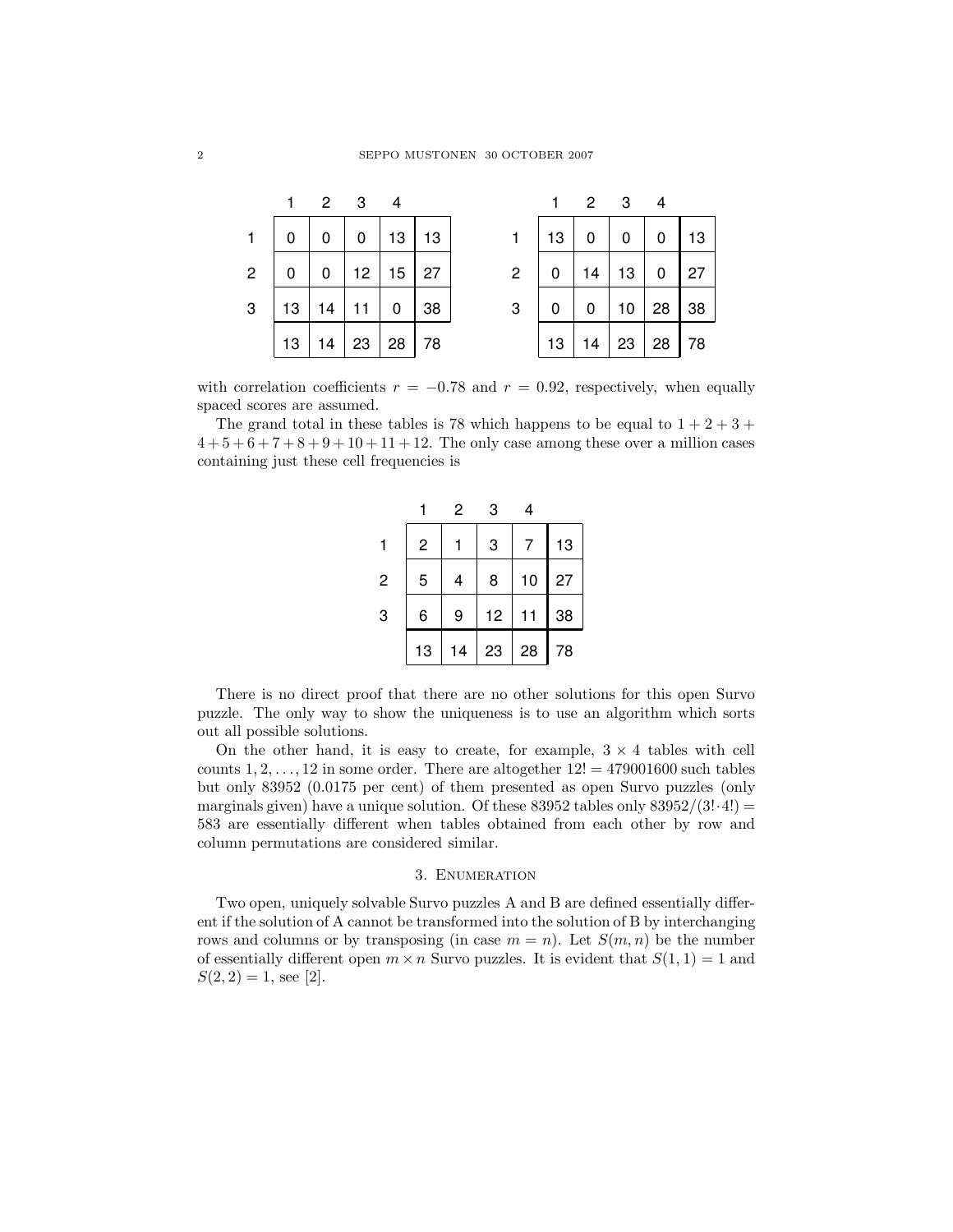| ۰.<br>۰. |  |  |
|----------|--|--|
|          |  |  |
|          |  |  |
|          |  |  |

Currently (October 2007) the following  $S(m, n)$  numbers have been found:

| m/n            | $\overline{2}$ | 3      | 4      | 5      | 6     |        | 8     | 9      | 10     |
|----------------|----------------|--------|--------|--------|-------|--------|-------|--------|--------|
| $\overline{2}$ |                | 18     | 62     | 278    | 1146  | 5706   | 28707 | 154587 | 843476 |
| 3              | 18             | 38     | 583    | 5337   | 55815 | 617658 |       |        |        |
| 4              | 62             | 583    | 5327   | 257773 |       |        |       |        |        |
| 5              | 278            | 5337   | 257773 |        |       |        |       |        |        |
| 6              | 1146           | 55815  |        |        |       |        |       |        |        |
| 7              | 5706           | 617658 |        |        |       |        |       |        |        |
| 8              | 28707          |        |        |        |       |        |       |        |        |
| 9              | 154587         |        |        |        |       |        |       |        |        |
| 10             | 843476         |        |        |        |       |        |       |        |        |

 $S(3,3) = 38$  was determined by Reijo Sund who was the first to pay attention to enumeration of open Survo puzzles. He calculated this result by studying all  $9! = 362880$  possible  $3 \times 3$  tables by the standard combinatorial and data handling program modules of SURVO MM (see Appendix 1 in [2]).

A much more efficient way for determining  $S(m, n)$  is to start from all possible partitions of margins, i.e. from possible distinct partitions of the total sum  $S =$  $mn(mn+1)/2$  to sums of m and n integers. If the number of distinct partitions of  $r$  into  $s$  parts with minimal part  $min$  and maximal part  $max$  is denoted by  $P(r, s, min, max)$ , there are when  $m \neq n$ 

 $P(S, m, n(n+1)/2, mn^{2} - n(n-1)/2)P(S, n, m(m+1)/2, m^{2}n - m(m-1)/2)$ 

tables to be scanned for uniqueness of the solution and this is much less than  $(mn)!$ .

For example, when  $m = 3$  and  $n = 4$ , the numbers of those partitions partitions are  $P(78, 3, 10, 42) = 128$  and  $P(78, 4, 6, 33) = 519$  obtained in Survo by the COMB commands

```
____________________________________________________________________
OFF=2,3,14,4,12,8,6,13,5,9,25,11
The sum of all numbers in a 3x4-table is 12*13/2=78.
COMB P,CUR+1 / P=PARTITIONS,78,3 DISTINCT=1 MIN=10 MAX=42 RESULTS=0
Partitions 3 of 78: N[P]=128
COMB P,CUR+1 / P=PARTITIONS,78,4 DISTINCT=1 MIN=6 MAX=33 RESULTS=0
Partitions 4 of 78: N[P]=519
```
\_\_\_\_\_\_\_\_\_\_\_\_\_\_\_\_\_\_\_\_\_\_\_\_\_\_\_\_\_\_\_\_\_\_\_\_\_\_\_\_\_\_\_\_\_\_\_\_\_\_\_\_\_\_\_\_\_\_\_\_\_\_\_\_\_\_\_\_

and thus there are only  $128 \cdot 519 = 66432$  cases to be scanned instead of  $12! =$ 479001600.

The number  $S(3,4) = 583$  was computed by my original solver program (see [2], page 11). Already the number  $S(4,4)$  would have been absolutely formidable to compute by my original program, but Petteri Kaski could do that rather easily by converting the task into an exact cover problem and got the result  $S(4, 4) = 5327$ .

The most efficient solver program for open Survo puzzles seems to be SP\_SOL which I created during Summer 2007 and the current table of known  $S(m, n)$  values is computed by it. The new program confirms the earlier results.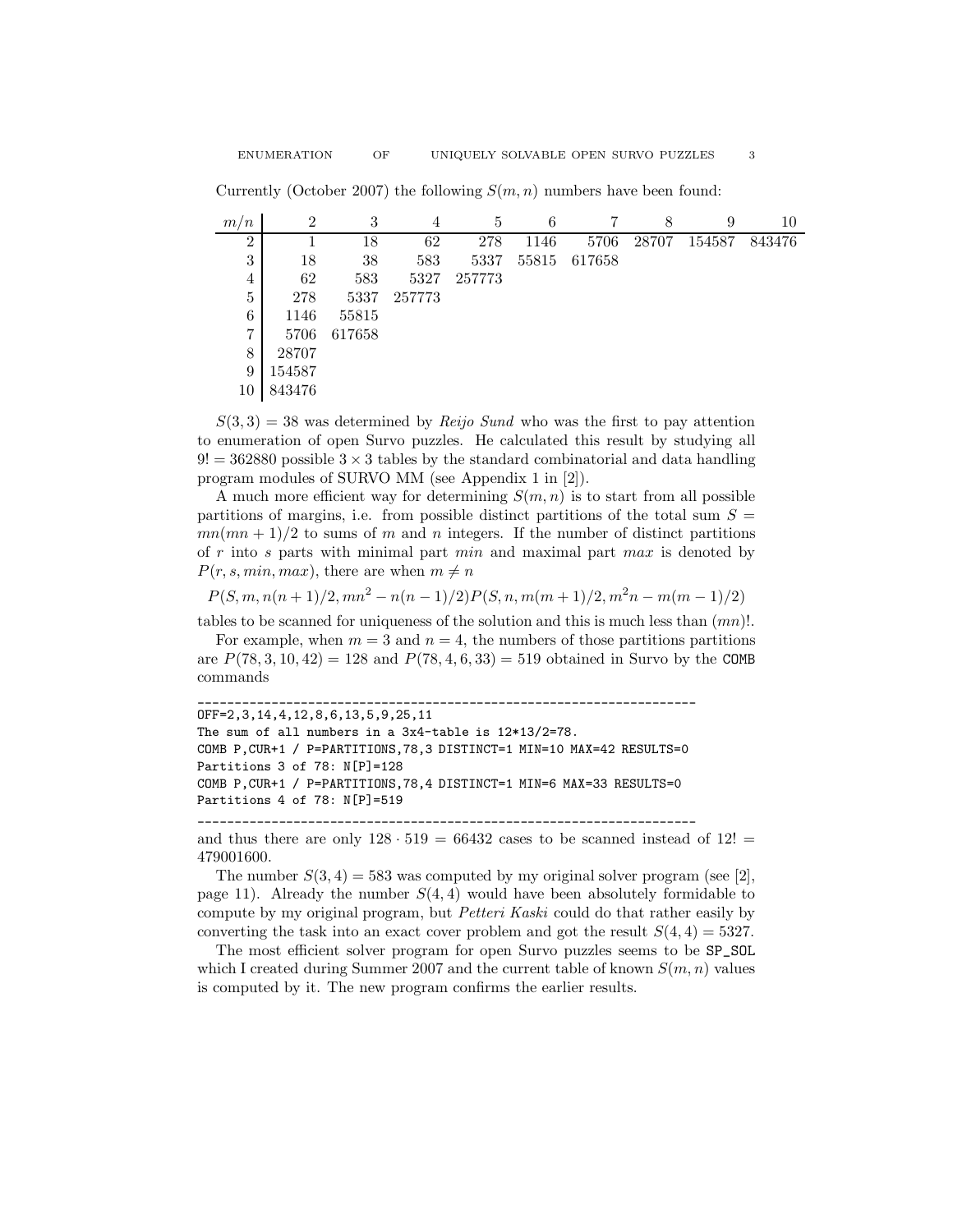The idea of this program is simple, but its efficiency is essentially dependent on how various stages of the solution are implemented.

The working principle is illustrated here by the next example given as the Problem 11 in [1], page 24. The row and column sums are here reversed to ascending order and thus the Survo puzzle

|    |    |    |    | 17 |
|----|----|----|----|----|
|    |    |    |    | 32 |
|    |    |    |    | 36 |
|    |    |    |    | 51 |
| 17 | 26 | 42 | 51 |    |

is to be considered. The only solution is

| $\overline{c}$ |    | 5  | 9  | 17 |
|----------------|----|----|----|----|
| 3              | 6  | 10 | 13 | 32 |
| 4              | 7  | 11 | 14 | 36 |
| 8              | 12 | 16 | 15 | 51 |
| 17             | 26 | 42 | 51 |    |

At first, no attention is paid on column sums. The target is to find preliminary solutions giving correct row sums 17,32,36,51.

The procedure starts from the first row and the COMB program (used here only as an demonstration vehicle) gives the following 11 restricted partitions:

\_\_\_\_\_\_\_\_\_\_\_\_\_\_\_\_\_\_\_\_\_\_\_\_\_\_\_\_\_\_\_\_\_\_\_\_\_\_\_\_\_\_\_\_\_\_\_\_\_\_\_\_\_\_\_\_\_\_\_\_\_\_\_\_\_\_\_\_ COMB P,CUR+1 / P=PARTITIONS,17,4 DISTINCT=1 MAX=16 Partitions 4 of 17:  $N[P]=11$ 1 2 3 11 1 2 4 10 1 2 5 9 ! 1 2 6 8 1 3 4 9 1 3 5 8 1 3 6 7 1 4 5 7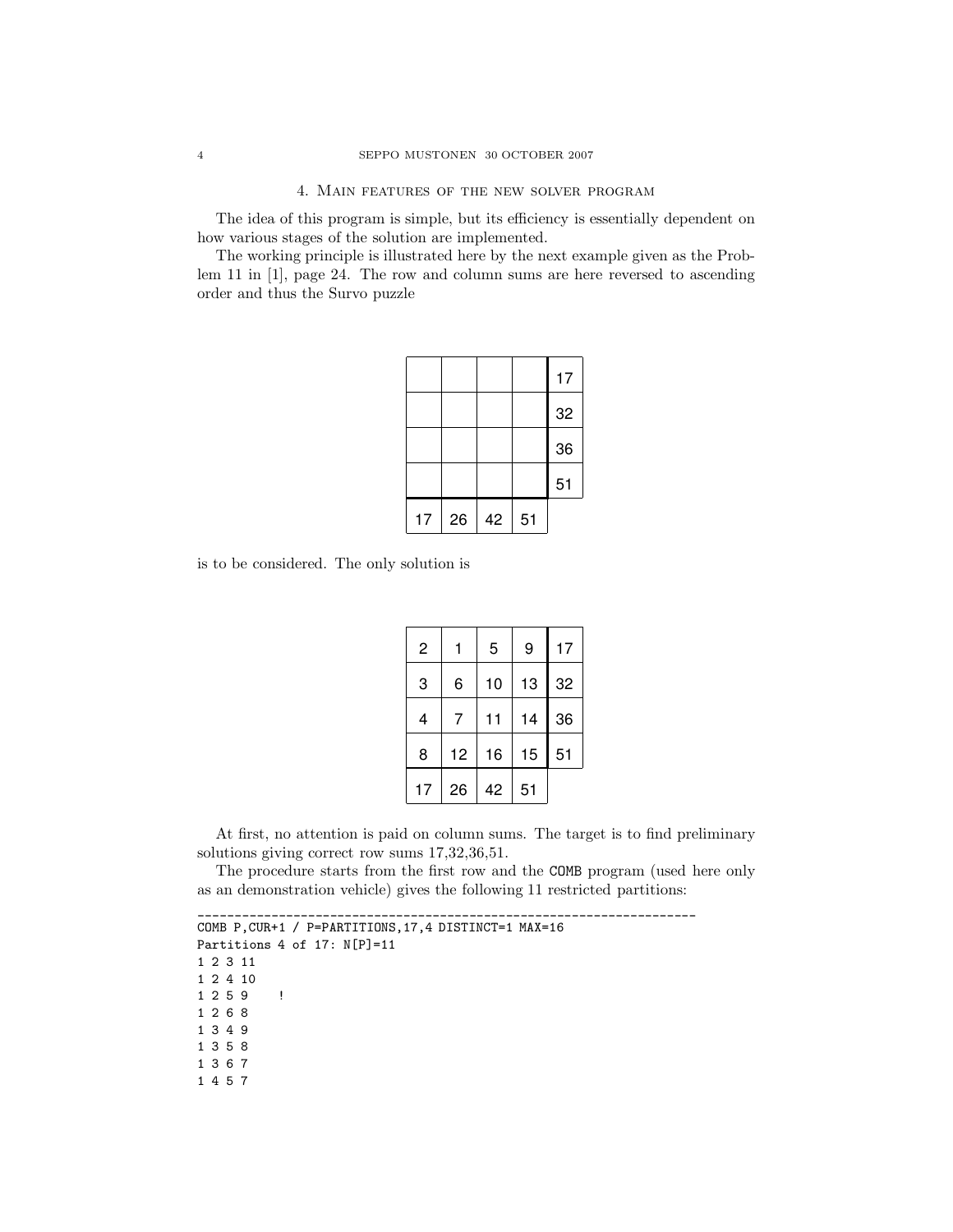2 3 4 8 2 3 5 7 2 4 5 6

\_\_\_\_\_\_\_\_\_\_\_\_\_\_\_\_\_\_\_\_\_\_\_\_\_\_\_\_\_\_\_\_\_\_\_\_\_\_\_\_\_\_\_\_\_\_\_\_\_\_\_\_\_\_\_\_\_\_\_\_\_\_\_\_\_\_\_\_

From these partitions each in turn should be investigated but here a shortcut is taken by selecting the only one leading to a genuine solution, namely the third (!) 1 2 5 9.

Next, the all alternatives for the row 2 are sought for. These partitions of 32 must not contain numbers 1,2,5,9 and they are found as follows:

\_\_\_\_\_\_\_\_\_\_\_\_\_\_\_\_\_\_\_\_\_\_\_\_\_\_\_\_\_\_\_\_\_\_\_\_\_\_\_\_\_\_\_\_\_\_\_\_\_\_\_\_\_\_\_\_\_\_\_\_\_\_\_\_\_\_\_\_

```
OFF=1,2,5,9
COMB P,CUR+1 / P=PARTITIONS,32,4 DISTINCT=1 MAX=16
Partitions 4 of 32: N[P]=16
3 4 10 15
3 4 11 14
3 4 12 13
3 6 7 16
3 6 8 15
3 6 10 13 !
3 6 11 12
3 7 8 14
3 7 10 12
3 8 10 11
4 6 7 15
4 6 8 14
4 6 10 12
4 7 8 13
4 7 10 11
6 7 8 11
```
Again, each of these 16 partitions must be studied separately, but as in the first

\_\_\_\_\_\_\_\_\_\_\_\_\_\_\_\_\_\_\_\_\_\_\_\_\_\_\_\_\_\_\_\_\_\_\_\_\_\_\_\_\_\_\_\_\_\_\_\_\_\_\_\_\_\_\_\_\_\_\_\_\_\_\_\_\_\_\_\_

stage here, the only favourable one, the sixth (!) 3 6 10 11 is selected.

Similarly, the candidates for the row 3 are found by observing what has selected already on the previous rows by

```
____________________________________________________________________
OFF=1,2,5,9,3,6,10,13
COMB P,CUR+1 / P=PARTITIONS,36,4 DISTINCT=1 MAX=16
Partitions 4 of 36: N[P]=1
4 7 11 14
```
\_\_\_\_\_\_\_\_\_\_\_\_\_\_\_\_\_\_\_\_\_\_\_\_\_\_\_\_\_\_\_\_\_\_\_\_\_\_\_\_\_\_\_\_\_\_\_\_\_\_\_\_\_\_\_\_\_\_\_\_\_\_\_\_\_\_\_\_

and this leads to only one possibility. The last row then must contain the remaining numbers. In this case they are  $8,12,15,16$ .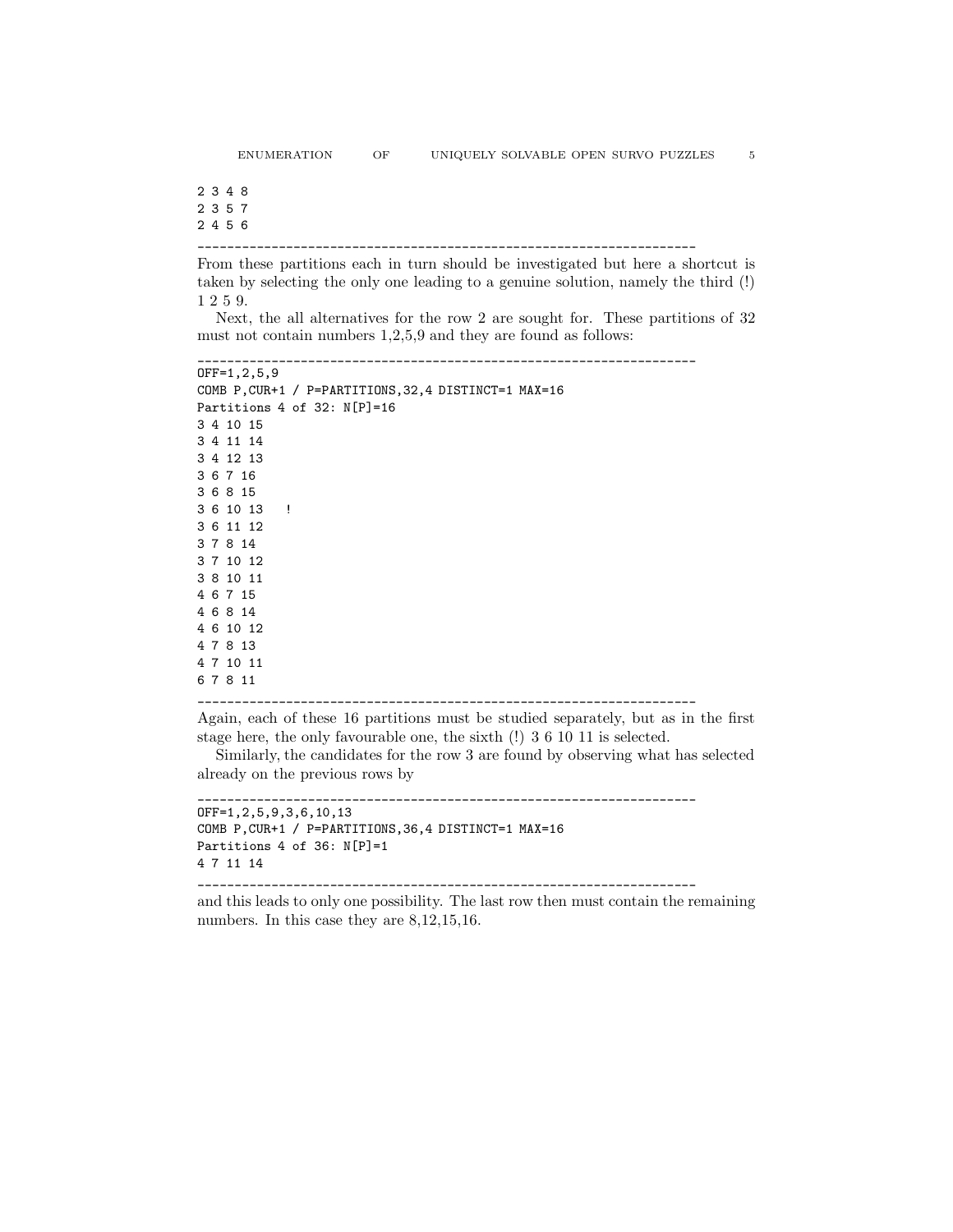Thus a preliminary solution with correct row sums

A B C D 1 1 2 5 9 17 2 3 6 10 13 32 3 4 7 11 14 36 4 8 12 15 16 51 16 27 41 52 computed sums 17 26 42 51 correct sums  $-1$  1  $-1$  1 error

is then found, but the column sums taken now into consideration do not match. The final solution(s), if any, must be found by swapping numbers within the rows. In this case it is easy to detect that the swaps  $(1,2),(15,16)$  and these only lead to the final solution.

In reality, the solution(s) must be found without shortcuts made in the previous instance. The solver program has to scan all possible alternatives. In this case a thorough search leads to 394 preliminary solutions with correct row sums, one of them being

|  | A B C D         |  |                 |               |
|--|-----------------|--|-----------------|---------------|
|  |                 |  | 1 1 2 3 11 17   |               |
|  |                 |  | 2 5 6 9 12 32   |               |
|  |                 |  | 3 4 8 10 14 36  |               |
|  |                 |  | 4 7 13 15 16 51 |               |
|  | 17 29 37 53     |  |                 | computed sums |
|  | 17 26 42 51     |  |                 | correct sums  |
|  | $0 \t3 - 5 \t2$ |  |                 | error         |

Now the first column sum is correct but the second sum is helplessly too large since it cannot be diminished by any swap within the rows (where numbers are always in increasing order). A similar deadlock is encountered by all the other 394 candidates save the only happy one.

The solver program includes two recursive algorithms. The first one finds all candidates satisfying the row sums. The second one studies each candidate in turn and finds all final solutions by swaps within the rows. In both algorithms the essential task is to find restricted integer partitions with different kind of restrictions in each.

#### 5. Reducing sets of marginal partitions

Any solver program for Survo puzzles based on scanning the combinations of marginal partitions can be speeded up by observing that the sets of these partitions may be reduced by imposing simple linear constraints for cumulative sums of marginal sums.

Let us consider an open  $m \times n$  Survo puzzle with marginal sums  $r_1 < r_2 < ... <$  $r_m$  and  $c_1 < c_2 < \ldots < c_n$ . The corresponding cumulative sums are denoted

$$
R_i = r_1 + \dots + r_i, \quad i = 1, 2, \dots, m,
$$
  

$$
C_j = c_1 + \dots + c_j, \quad j = 1, 2, \dots, n.
$$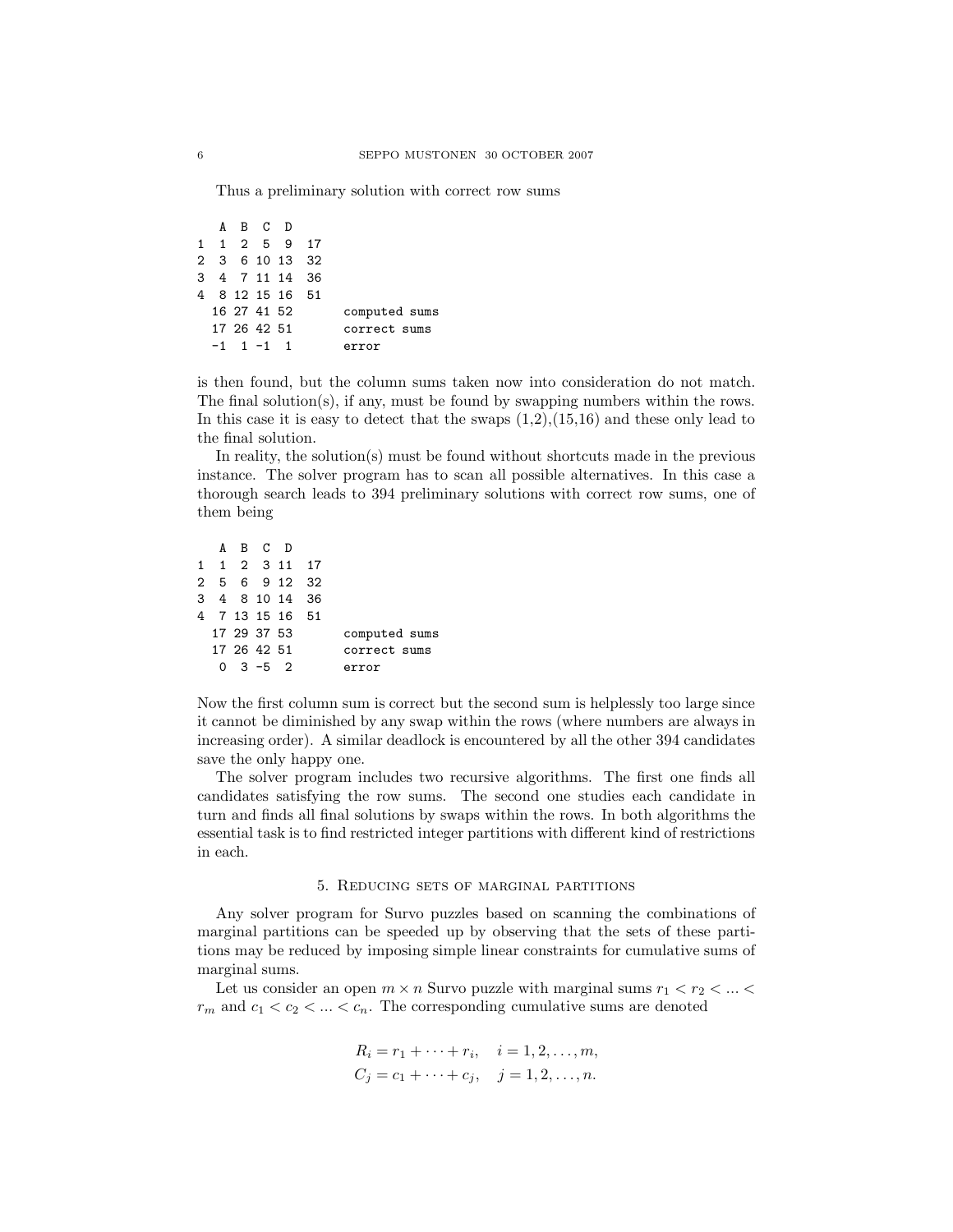It can be easily verified that the puzzle has no solution if at least one of the conditions

(1) 
$$
R_i < 2in(2in + 1)/2, \quad i = 1, 2, ..., m,
$$

$$
C_j < 2im(2im + 1)/2, \quad j = 1, 2, ..., n.
$$

is satisfied.

The number of cases to be studied thoroughly by a solver program is still more substantially reduced by observing that the puzzle has no solutions if at least one of the conditions

(2) 
$$
(jm + in - ij)(jm + in - ij + 1)/2 + ij(ij + 1)/2 < R_i + C_j,
$$
  
\n $i = 1, ..., m - 1, \quad j = 1, ..., n - 1,$ 

is satisfied. Also these conditions are easy to prove.

Instead of a general proof the validity of conditions (2) is shown in the case  $i = j = 2$ . Then (2) has the form

(3) 
$$
(2m+2n-4)(2m+2n-3)/2+10 < r_1+r_2+c_1+c_2.
$$

and a possible solution of the puzzle may look like

 $1 \quad 2 \quad \cdots \quad \cdots \quad r_1$  $3 \t 4 \t \cdot \t \cdot \t r_2$ · · · · ·  $\cdot$   $\cdot$  $c_1$   $c_2$ 

The sum  $r_1 + r_2 + c_1 + c_2$  takes its smallest value when in the left upper corner we have the four smallest numbers 1,2,3,4 (in some order) and in the two first rows and in the two first columns we have in other positions the smallest numbers above 4. Therefore in these rows and columns  $(2m + 2n - 4$  positions) the minimal setting consists of numbers  $1, 2, \ldots, 2m + 2n - 4$ . The total sum of these numbers is  $(2m + 2n - 4)(2m + 2n - 3)/2$  and because the sum  $r_1 + r_2 + c_1 + c_2$  includes the numbers 1,2,3,4 twicely (sum equal to 10) the lower bound for  $r_1 + r_2 + c_1 + c_2$  is the left side of (3). A general proof is a straightforward generalization.

Unfortunately, conditions (1) and (2) do not cancel all impossible cases. For example, if the row sum  $r_1$  is minimal and thus it contains the numbers  $1, 2, 3, 4, \ldots, n$ , the  $2 \times 2$  left upper corner cannot hold numbers 1,2,3,4 but, at the lowest 1,2,5,6 which makes the condition (3) still stronger. These kind of enhancements have not yet been implemented. The good news are that conditions (1) and (2) cancel a substantial majority of puzzles doomed to lack any solution. For example, in case  $m = n = 4$  the original number of cases to be solved is  $2980 \cdot 2979/2 = 4438710$  and the number of unsolvable cases is then  $1837169$  (41.4 %), but when the conditions (1) and (2) are applied, their number drops to 193695 (4.4  $\%$ ).

A smaller case  $m = 3, n = 4$  is suitable even for graphical illustration. The following graph tells how various cases are distributed in a lattice determined the indices of marginal partitions listed in a lexicographic order. The graph is plotted by Survo using e.g. the specification POINT\_COLOR.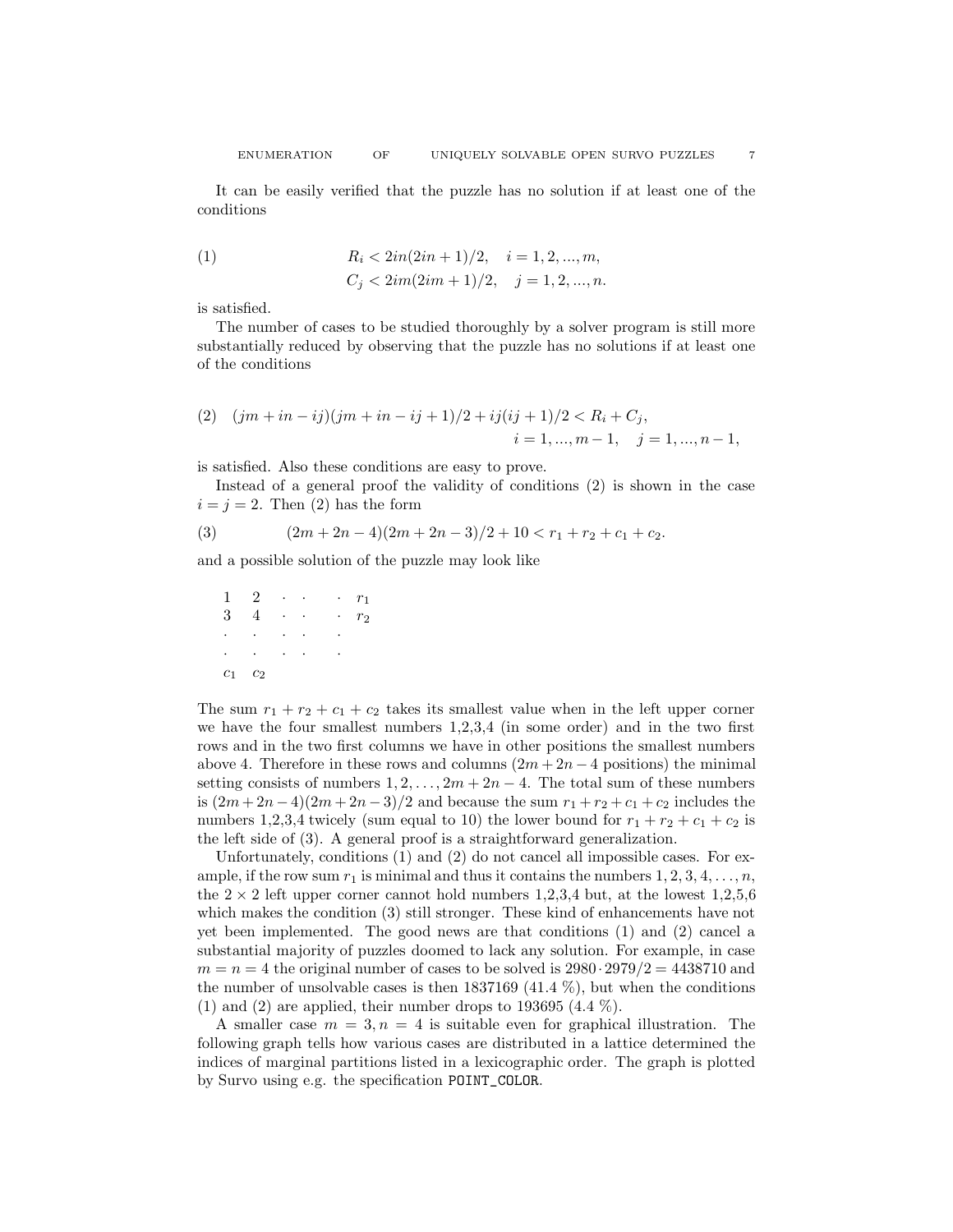

In this picture, each combination of marginal partitions, i.e. each open  $3\times 4$ Survo puzzle is represented by a colored dot.

Interpretation of colors:

|        | $Color \mid Cases$ |                                           |
|--------|--------------------|-------------------------------------------|
| black  |                    | 22821   0 solutions, according to $(2)$   |
| red    |                    | 583 1 solution                            |
| green  |                    | $32505$ 2 or more solutions               |
| vellow |                    | 2843   0 solutions, not detected by $(2)$ |
| total  | 58752              |                                           |